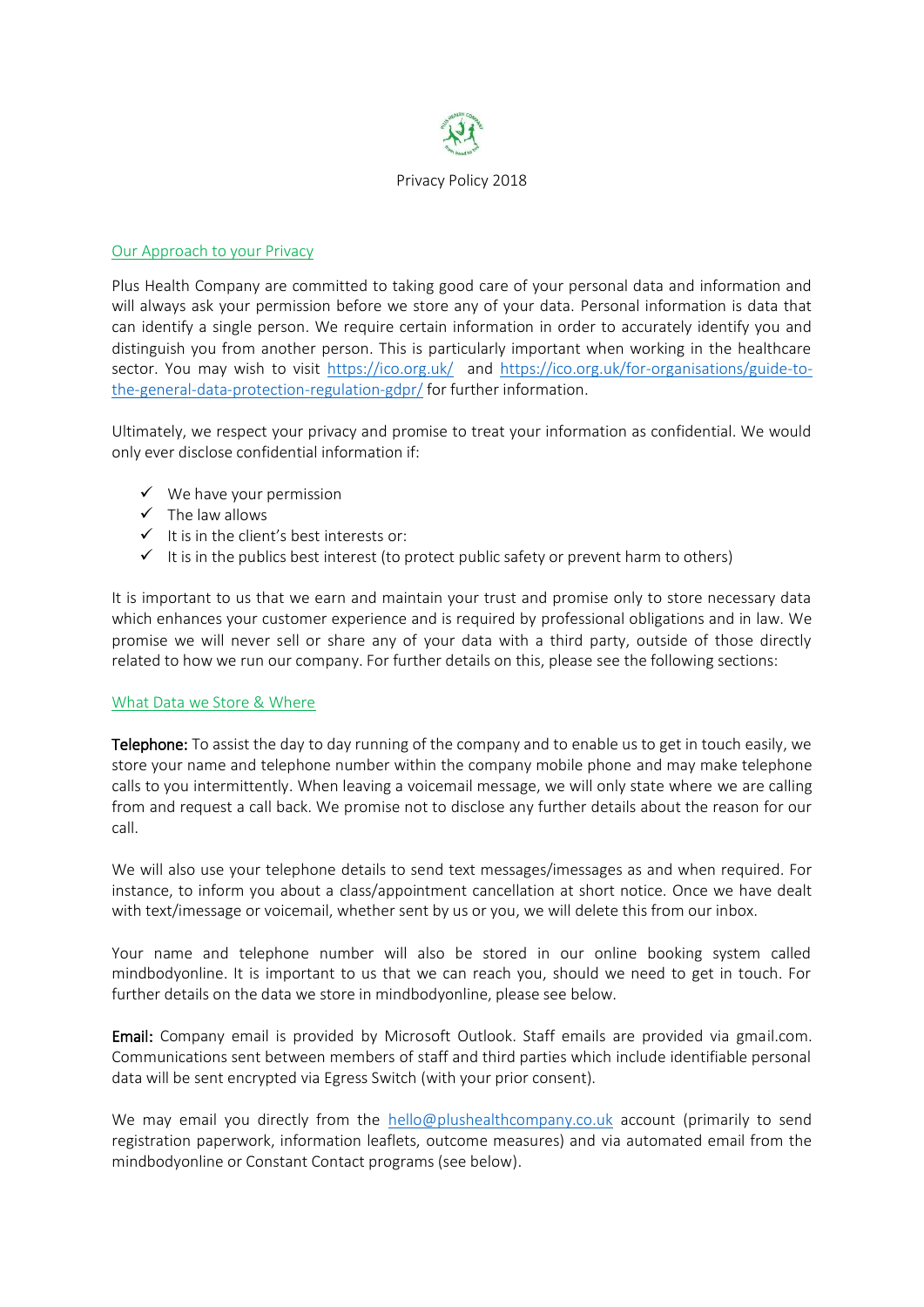Plus Health Company will retain an electronic copy of communications between company and client until matters discussed have been resolved. Details relating to health matters (such as scanned health screening questionnaire, updates from you on your health concerns) may be printed and attached to your paper-based treatment record (see below) or retained within the company email account. We have a duty to keep health records for a period of 8 years.

Mindbodyonline: Plus Health Company use an online booking system called mindbodyonline to manage bookings for all company services. This program is operated from the United States of America (USA) and where the servers and back up servers are located. In order to comply with GDPR, mindbodyonline have reached 'Privacy Shield' status, which is required by law when holding data outside of the European Union (EU). This certification demonstrates their compliance and commitment to safe handling of data and privacy.

When scheduling a booking for any of our services, we will ask for the following information: full name, email address, telephone number (mobile preferable). This will enable us to create an account for you within the system, contact you via email, get in touch should there be any changes to your booking and to send updates as/when required. You will be able to view your schedule and account information under your individual login.

We will also hold brief, relevant medical information within this program which will ensure we can work safely as a team and properly inform those involved in your care. We may also list goals/aims within the program to assist us in delivering clinical excellence and client satisfaction.

Mindbodyonline does not share data with outside parties other than those they work directly with. These may include Constant Contact (a marketing tool) and Paysafe (a merchant banking system).

Paysafe: We use Paysafe as a means of completing card payments via the mindbodyonline system. This program is directly linked to mindbodyonline but is governed separately. It is based in the Isle of Man and is ICO and GDPR compliant. For further details on their Privacy Policy, please view their website.

We are most likely to complete face to face card transactions but may also occasionally process over the telephone transactions with your permission. To process a card payment, we will require the following information: full name as it appears on your card, the 16 digit card number, expiry date, CVV (3 numbers on the back of the card) and the first line of your address and postcode. We do not automatically store any card data. However, you may wish to give your permission for us to store your card details securely in order to enhance the payment process for future occasions. We will always ask for your permission before storing this data or you may choose to do so via your individual mindbodyonline account. We do not store full card details and would only be able to identify your method of payment from the last 4 digits of your 16 digit card number.

When viewing bank statements, you will be able to easily identify your transaction with us as NBX Plus Health Co. You will also be able to track your payments and account information via your mindbodyonline account.

In order to book with us via your mindbodyonline account, you will be required to purchase your chosen service in advance using a card payment option. If you prefer not to make a card payment, we will be able to accept cash as an alternative and reserve the right to request this in advance to secure your booking(s).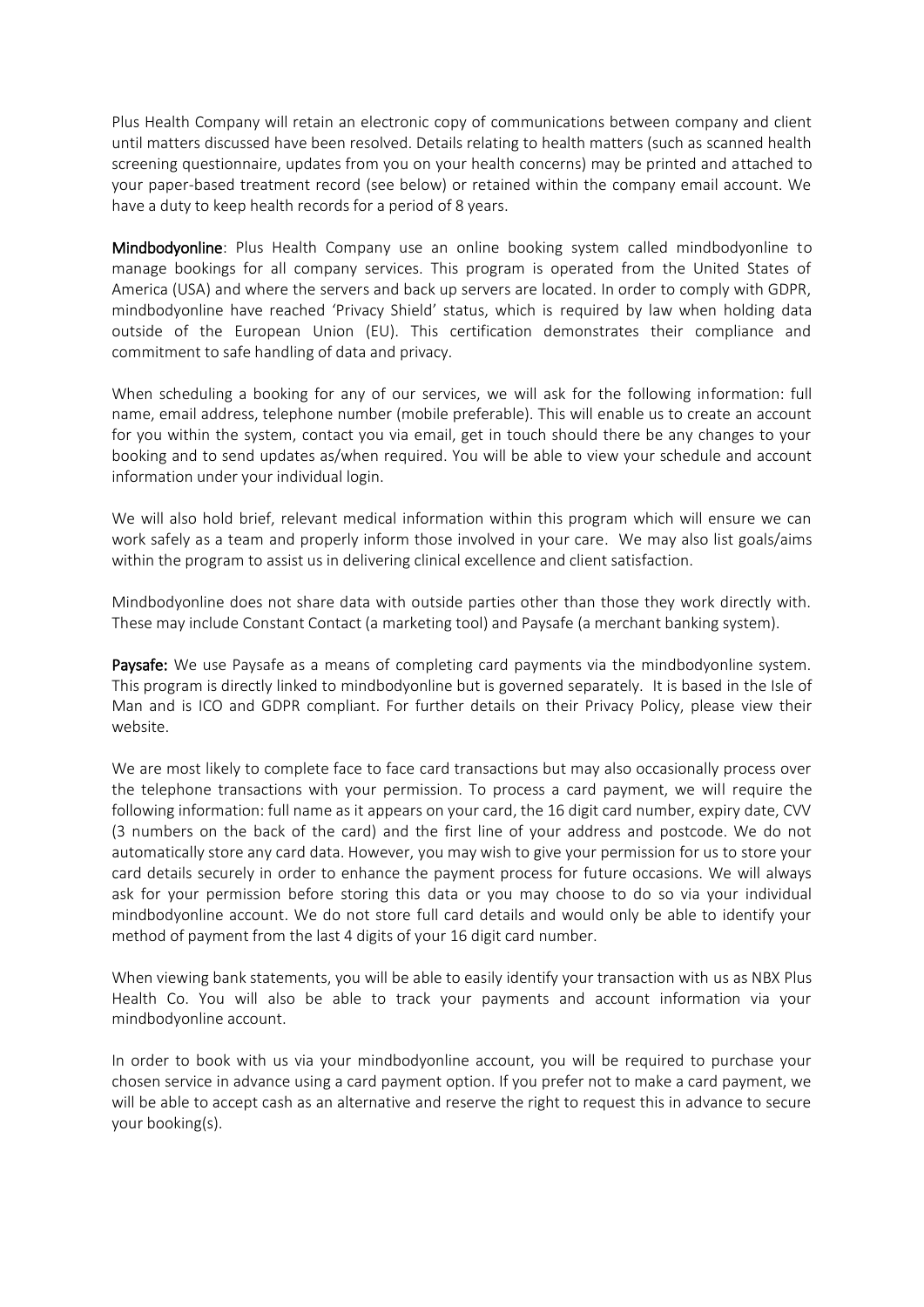Constant contact: This USA based company offers an efficient marketing tool enabling us to provide you with up to date news, company changes, promotions etc. Constant Contact are certified under EU-US Privacy Shields meaning that they comply with GDPR and safe handling of personal data. For further details, please see their privacy statement:

<https://www.constantcontact.com/uk/legal/privacy-statement>

We will use our existing client database from the mindbodyonline system to generate mailing lists within Constant Contact (which partners with mindbodyonline to provide a seamless process) and promise not to bombard clients with unnecessary communications. Constant Contact offers an option to opt-out of receiving future emails by clicking the SafeUnsubscribe link at the bottom of each newsletter.

Record Keeping: Plus Health Company maintain paper-based treatment records. We are required to hold accurate, up to date and detailed notes in order to comply with professional standards set by the Health and Care Professions Council: <http://www.hcpc-uk.co.uk/> and our professional body, the Chartered Society of Physiotherapy: [http://www.csp.org.uk/.](http://www.csp.org.uk/)

To use our services, you will be required to complete a self-administered health screening registration form and validated clinical outcome measure(s). This will include the following data: full name, date of birth, address, registered GP name/address, email, details about your current health status, relevant medical history, list of medications and details regarding your work and social life. It will also include a disclaimer which confirms you will keep us up to date on any health changes or changes in personal data (such as change of address or email account). We require this information to make informed decisions about how best to care for you and to comply with the professional standards listed above. Your initial consultation will explore these details more specifically.

We record each appointment visit within your personal treatment record. We list the date and time of your consultation, what you tell us (ie how you've been), record objective data such as observations, clinical tests, treatment undertaken, an analysis of our clinical effectiveness and outcomes and other factors which may contribute to your progress (such as psychosocial elements). We also document the agreed plan, when we intend to see you again and sign at the end of our treatment notes.

As part of your care, we may offer to write to your GP and/or consultant. We promise never to discuss any aspects of your care with anyone outside of the Plus Health Company team without your prior informed consent. We will be clear with you about what we wish to discuss with them and why. You will be asked to authorise the content of the letter prior to it being sent and may wish to retain a copy for your own records. We will attach a copy of any communications sent/received to your treatment record, as required to do so by our professional standards.

We will safely retain client treatment records for a period of 8 years and for children, 8 years from the time they turn 18, as required to do so in law.

We also keep a notebook to record cash payments and equipment on loan. Data recorded in these notebooks is limited to the clients name, date received/borrowed, amount paid, item loaned.

Encrypted USB: Plus Health Company may choose to hold some personal data on the company encrypted USB device. This will enable us to maintain up to date client contact details should there ever be a data loss or breach.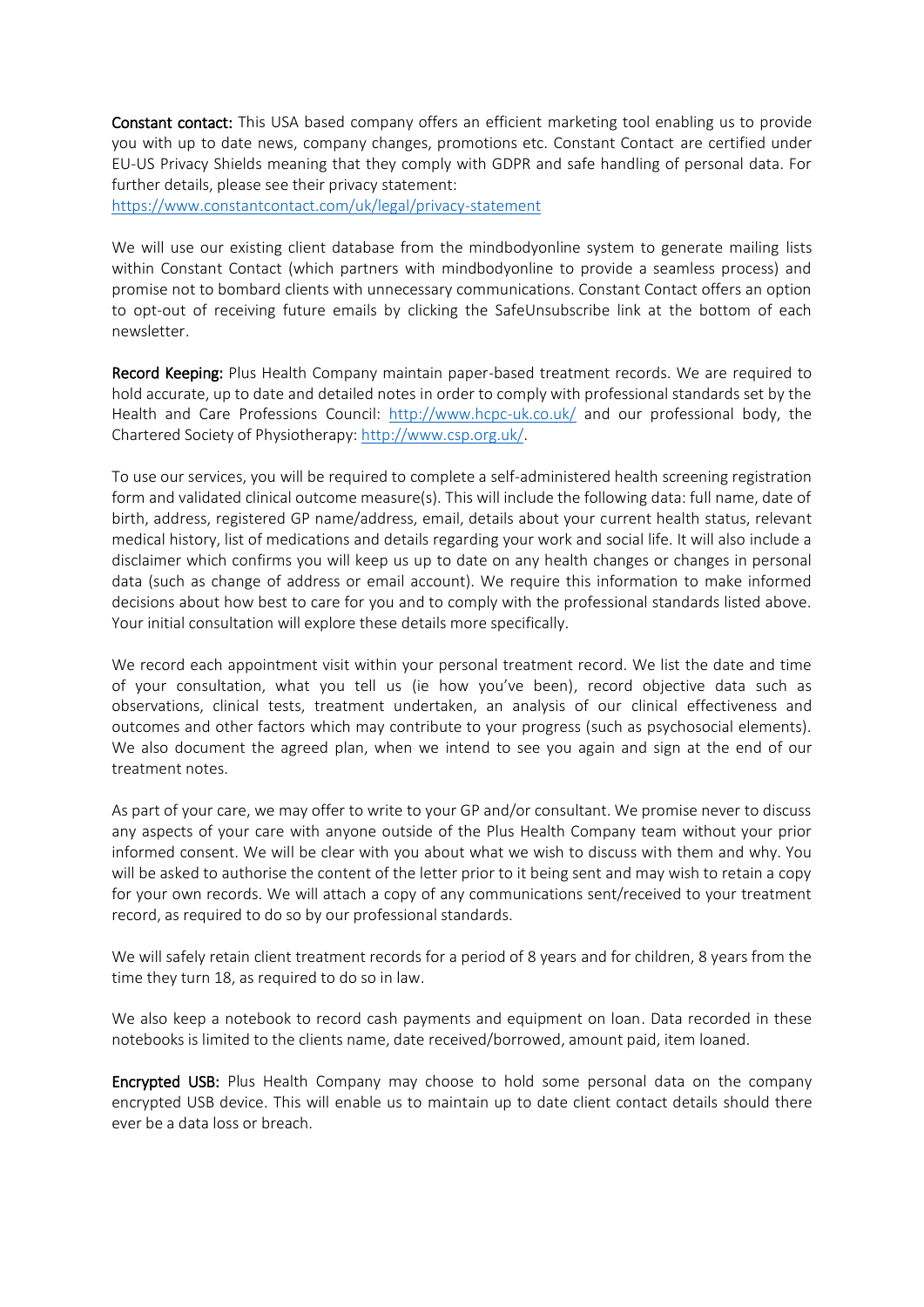Social Media: Plus Health Company may choose to engage in social media (Facebook, Twitter etc). We promise never to upload any personal data onto social media without your prior informed consent. We may choose to store data you have chosen to add to our site/page yourself such as reviews, comments, photographs. Please note, by 'liking' and/or 'following' our social media content, you are consenting to others viewing your personal data as per *your* privacy options.

Website: We may ask clients to write testimonials, reviews or case studies from time to time. We will only upload content onto our website [\(www.plushealthcompany.co.uk\)](http://www.plushealthcompany.co.uk/) with your prior informed consent. Identifiable personal data, such as name and occupation, may be requested to add credibility to the information published.

CCTV: At our Halifax location, recordable CCTV cameras are located in thoroughfares, the upstairs studio and overlooking the Salvation Army car park to maintain client and staff safety in the event of unauthorised access, damage to property or theft. Viewing screens are located in each treatment room so members of staff can observe data in real time. Recorded data is kept for a maximum of 7 days and is then over-written with new content. CCTV footage may be reviewed occasionally by management.

CCTV is also in operation at our Huddersfield venue, Concepts Beauty. It is located on the ground floor level. For further details on how this data is managed, please contact Concepts Beauty directly.

Third Parties: We may receive personal data from third parties including insurance companies, occupational health referrals and health and rehabilitation contracts who will be subject to their own privacy policies which you may wish to review. We promise not to share any personal data with any of the above without your prior informed consent and agree to adhere to our Privacy Policy at all times.

We may also employ the services of technical support staff from time to time to assist us with Information Technology (IT) support, data breaches and to keep your data as secure as possible.

### How we Keep Your Data Safe

### Computer & Smart Phone Security:

- $\checkmark$  Plus Health Company install firewall and virus-checking systems on company computers and promise to keep these up to date at all times. Auto reminders are set to ensure memberships do not expire.
- ✓ Plus Health Company undertake updates on smart devices and application platforms as prompted by the companies who manage these (such as apple for iphone and ipad).
- ✓ Our operating systems are set to receive automatic updates where possible to ensure they are kept up to date.
- ✓ Staff do not share passwords other than to access a generic desktop login which does not contain any personal data.
- $\checkmark$  We change passwords every 30 days including a range of upper/lower case letters, special characters and numbers and do not share these with anyone other than the company owner.
- $\checkmark$  Staff agree to log out of their accounts after each use and promise to password-protect their devices.
- $\checkmark$  We make regular back-ups of the information stored on our computer systems and keep them in an encrypted USB device which is securely stored so if we experience a data loss of some kind, some information can be recovered.
- $\checkmark$  We promise to securely remove personal information held on computers before disposing of such by destroying the hard disk.

### Email Security: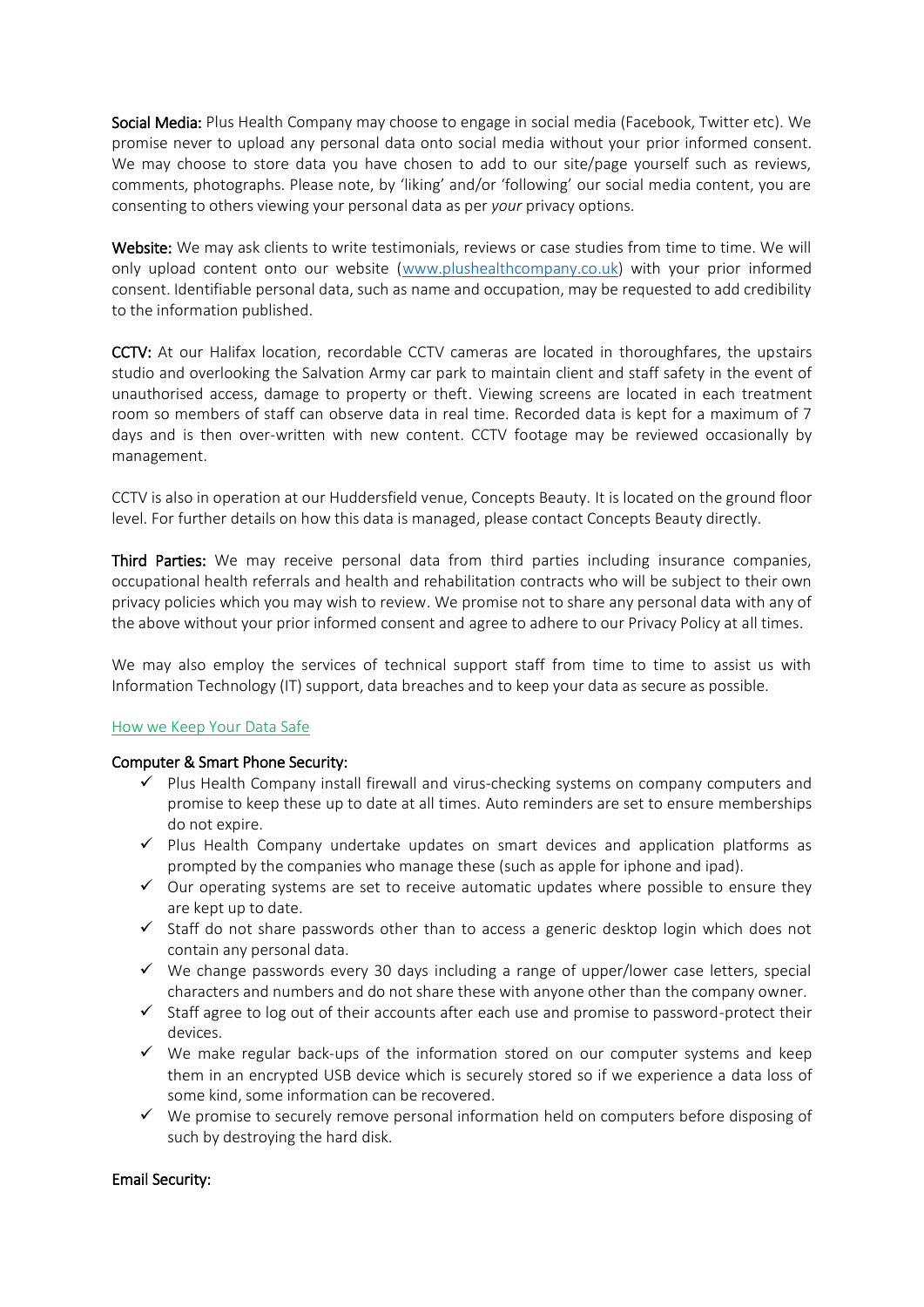- $\checkmark$  All email content containing sensitive health information is encrypted using Egress Switch. For example, reports or treatment summaries.
- ✓ We password-protect emails containing names, addresses and details of purchases (ie receipts).
- $\checkmark$  We do not routinely encrypt or password-protect general queries but would do so upon request.
- $\checkmark$  Our email software will auto-save your email address if we have contacted you before (or you have contacted us). It may suggest your email address as we begin to type your details into the 'to' address bar. We promise to double check we are sending the correct information to the correct recipient
- ✓ We will not reveal your email address to other recipients without your prior consent. We will enter your email address in the 'BCC' (blind carbon copy) address bar when sending group emails meaning they will not be visible to anyone except us.
- ✓ We change passwords every 30 days including a range of upper/lower case letters, special characters and numbers and do not share these with anyone other than the company owner.
- $\checkmark$  Staff do not share passwords with anyone other than the company owner. Email accounts will be logged out after each use.
- $\checkmark$  We will delete unnecessary email data every 6 months.

## Paper Security

- $\checkmark$  Paper-based documentation (such as treatment records) are stored securely in a lockable filing cabinet on company premises. Company premises are also kept locked and alarmed when not in use.
- $\checkmark$  Paper-based documentation will be shredded and properly disposed of following use.
- ✓ We promise not to hold your treatment record for more than 8 years (after your last visit) and for children, we will retain records for eight years after their 18 birthday or until 25 years of age.

# Staff Training & Security

- ✓ Staff are familiar with our Privacy Policy and know what it expected of them. We are bound by our professional standards set by the HCPC and CSP and have a duty to protect our clients.
- ✓ Staff follow our stringent company processes to ensure personal data is kept confidential and secure.
- ✓ Staff are bound by contractual obligations which ensure a range of security measures and restrictions.
- $\checkmark$  We change passwords every 30 days including a range of upper/lower case letters, special characters and numbers and do not share these with anyone other than the company owner.
- $\checkmark$  Staff do not share passwords with anyone other than the company owner. Email accounts will be logged out after each use.
- ✓ Staff are only permitted to access and use personal data required to successfully undertake their role.
- $\checkmark$  Other than the company email address [\(hello@plushealthcompany.co.uk\)](mailto:hello@plushealthcompany.co.uk), staff email accounts are only used for internal communications. Staff know not to open spam, subscribe to mailings or accounts other than those used directly for business purposes.
- ✓ Staff are routinely screened for DBS checks and are duty bound to report any misgivings or law breaking.
- ✓ Your personal data will be routinely shared with members of staff to ensure you receive the best possible treatment and care. You may, however, which to object to this and have a right to do so. In this event, we will require clarification in writing, addressed to the data controller, to confirm how you wish to manage your personal data and state the reasons why. We will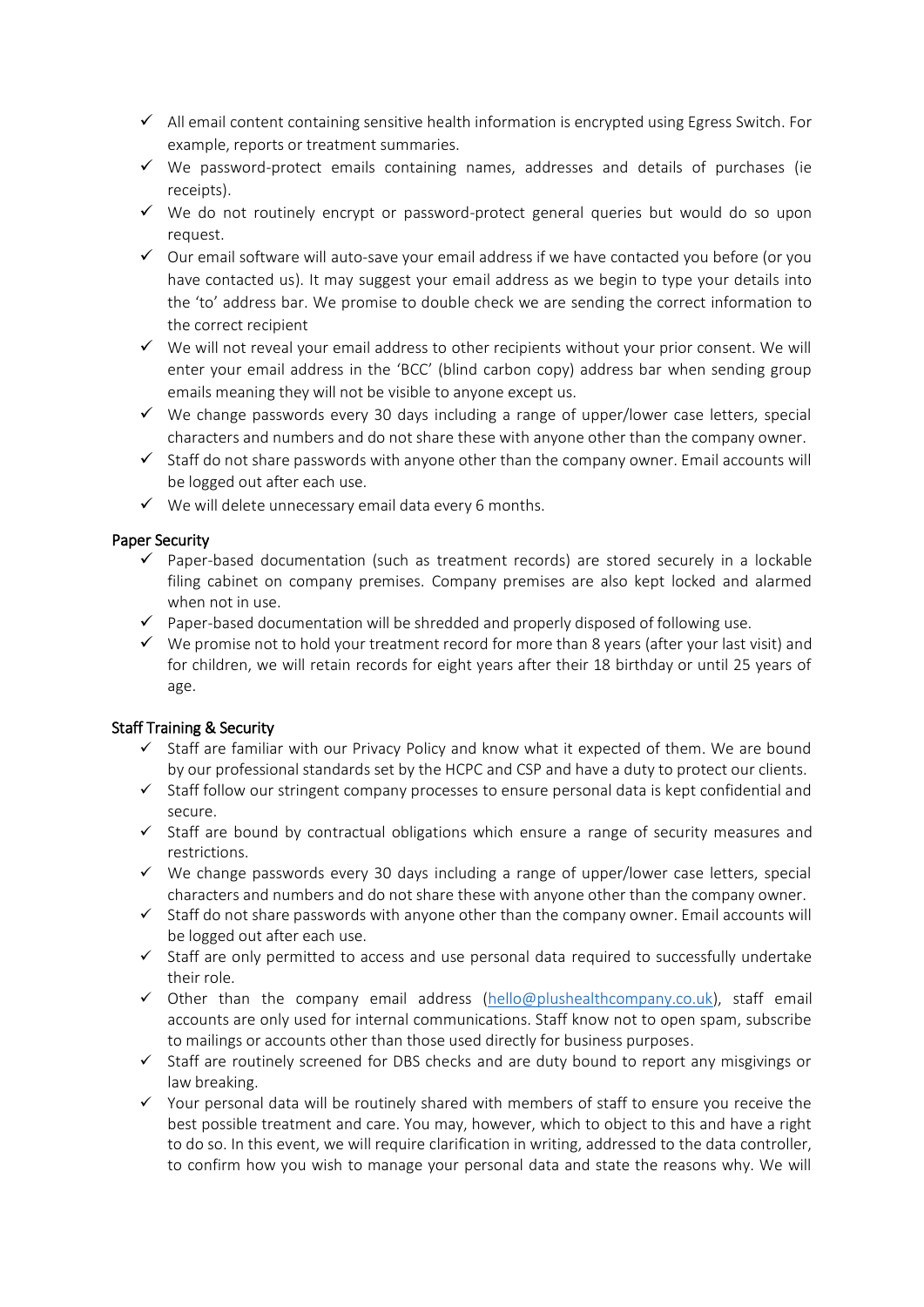then discuss the impact of this with you which may have an impact on our ability to provide certain aspects of treatment or care.

✓ Management undertake periodic checks to ensure that the organisation's security measures remain appropriate and up to date.

## Physical security

Personal data is kept in our Halifax premises and the company owners home office. Both venues are well maintained and kept secure with the addition of locks, alarms, security lighting and CCTV. We also control access to our premises by limiting the number of keyholders to zones we hold personal data, do not leave personal data unattended at any time, supervise visitors as/when required and have a procedure for disposing of confidential waste.

### Managing a Data Breach

In the event of a data breach, we promise we will endeavour to respond swiftly and effectively. We promise to adhere to the following process:

1. Containment and Recovery – every attempt will be made to contain the data breach and to recover any breached data. We will liaise immediately with the source of the data breach, confirm what data has been compromised and employ the support of a security specialist.

2. Assessing the Risks – we will assess the potential adverse consequences for individual(s) and evaluate how serious or substantial these are.

3. Notification of Breaches – we promise to inform people involved in an information security breach swiftly. We will notify you, the ICO (Information Commissions Office), other third parties (such as the police, banks or our partners) as necessary.

4. Evaluation and Response – we promise to investigate the cause(s) of the breach and also evaluate the effectiveness of our response to it. If necessary, we will subsequently update our policies and procedures accordingly.

Damage to Data: Where notes are damaged, such as by a fire or flood, we will attempt to restore/repair original records as far as is possible. The original record (or aspects of it) will be retained as far as is practicable.

### Your Rights

The Data Protection Act states that individuals have:

- $\checkmark$  a right of access to a copy of the information comprised in their personal data;
- $\checkmark$  a right to object to processing that is likely to cause or is causing damage or distress;
- $\checkmark$  a right to prevent processing for direct marketing;
- $\checkmark$  a right to object to decisions being taken by automated means;
- ✓ a right in certain circumstances to have inaccurate personal data rectified, blocked, erased or destroyed; and
- $\checkmark$  a right to claim compensation for damages caused by a breach of the Act.

### Subject Access Request

If you wish to access the data we hold on you, we will require a request in writing addressed to the data controller (company owner). We will charge a fee of £50 and will require payment prior to the access of such data. We promise to share your day within 40 calendar days following receipt of your letter, as stipulated by law.